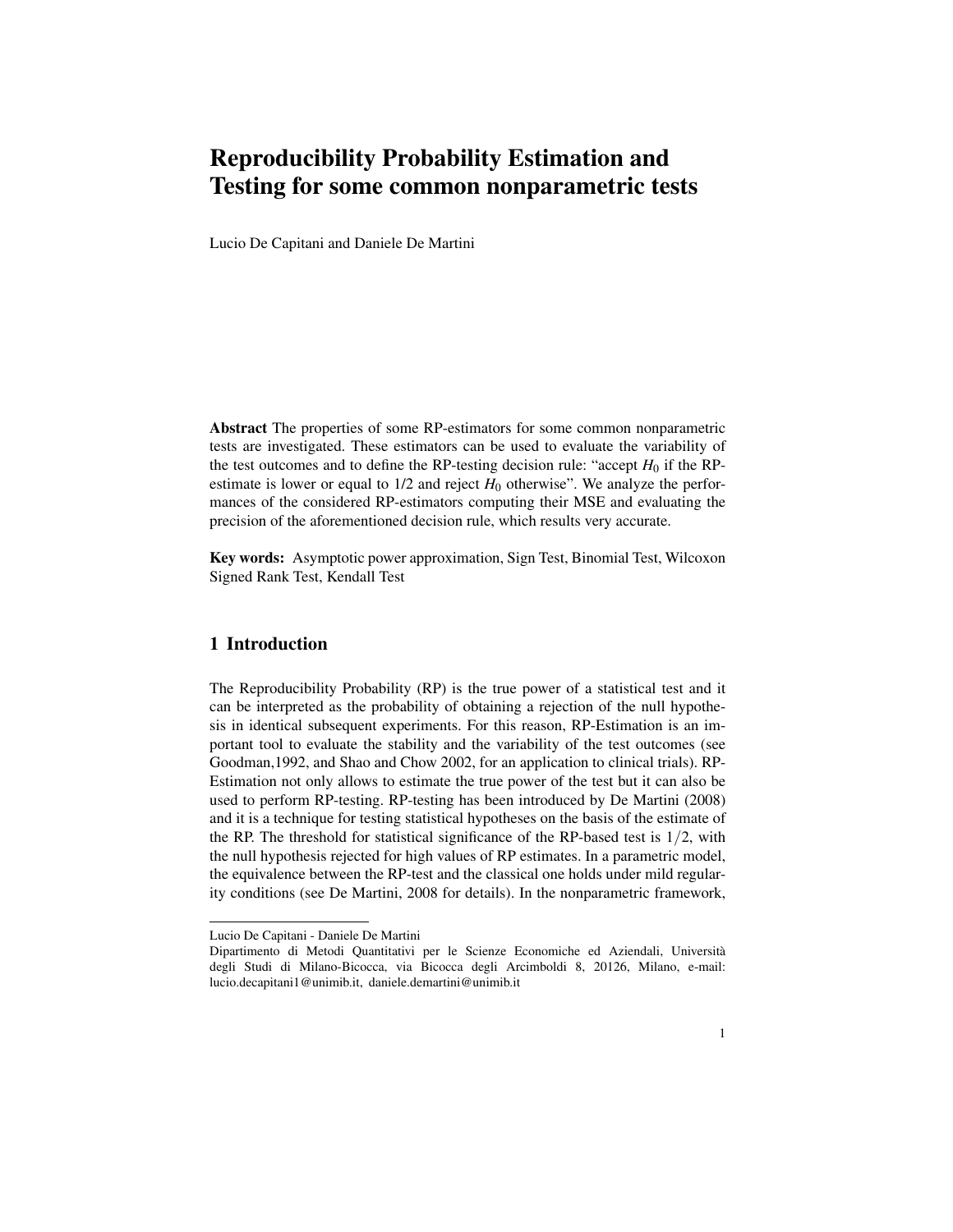we mainly studied the Wilcoxon Rank-Sum test. In this case, the equivalence between the RP-based test and the classical one still holds in theory, but it cannot be obtained in practice (see De Capitani and De Martini, 2011, for details). Then, we performed a wide simulation study (see De Capitani and De Martini, 2012) to asses the properties of several RP-estimator for the WRS test. We took into account several semi-parametric RP-estimators based on the Asymptotic Normality (AN) of the WRS test statistic and a general nonparametric RP-estimators defined by the plug-in of the empirical distribution functions into the power functional of the WRS test. On one hand, we showed that the probability of disagreement between the RP-based test and the classical one is very low, considering both semi-parametric and nonparametric RP-estimators. On the other hand, we obtained that the general nonparametric RP estimator and the semi-parametric ones have a very similar MSE. These results lead us to a further comparison between semi-parametric and nonparametric RP-Estimators. In detail, in the following we will investigate the performances of the aforementioned RP-estimators for the Sign test, Binomial test, Kendall test, and Wilcoxon Signed Rank Test.

## 2 RP-Estimation and testing for the Binomial and Sign test

At first we consider the Binomial test. Let  $X_1, \ldots, X_n$  be a random sample from the Bernoulli distribution with unknown parameter *p*. The statistical hypotheses *H*<sub>0</sub> :  $p \le p_0$  versus *H*<sub>1</sub> :  $p > p_0$  can be tested, with a significance level  $\alpha$ , using the exact (and conservative) test  $\Psi(X_1,...,X_n) = \begin{cases} 1 & \text{if } \hat{p} > c_\alpha \\ 0 & \text{otherwise} \end{cases}$ , where  $\hat{p} = \frac{1}{n} \sum_{i=1}^n X_i$ ,  $c_{\alpha} = \frac{b_{(1-\alpha;n,p_0)}}{n}$  and  $b_{(q;n,p)}$  is the *q*-quantile of the binomial distribution with parameters *n* and *p*. The test  $\Psi$  can be replicated, in analogy to De Martini (2008), using the RP-testing technique. In particular, let  $B(\cdot; n, p)$  denote the binomial cdf parameters *n* and *p* and let  $\hat{p} \cdot \textbf{b}$  be the solution of the equation  $B(n\hat{p}; n, \hat{p} \cdot \textbf{b}) = 1/2$ . The RP-estimator  $\hat{\pi} = 1 - B(n c_{\alpha}; n, \hat{p}^{\bullet})$  replicates  $\Psi$  through the decision rule "accept" *H*<sub>0</sub> if  $\hat{\pi} \leq 1/2$  and reject *H*<sub>0</sub> otherwise". In place of  $\hat{\pi}$ , the plug-in RP-estimator *PI* =  $\frac{1}{n^n} \sum_{j_1=1}^n \cdots \sum_{j_n=1}^n \Psi(X_{j_1},...,X_{j_n})$  can be adopted. With some combinatoric analysis we obtained that *PI* assumes the values  $pi_j = 1 - B\left(n c_\alpha; n, \frac{j}{n}\right)$  $\left(\frac{j}{n}\right)$  with probability  $P(PI = pi_j) = {n \choose j} p^j (1-p)^{n-j}$ . Moreover, it is worthwhile to note that if  $\hat{p} = c_\alpha$ the value assumed by *PI* is  $pi_{nc\alpha} = 1 - B(n c_{\alpha}; n, c_{\alpha}) \leq 1/2$ . Analogously, the value of *PI* associated to  $\hat{p} = c_{\alpha} + 1/n$  is  $\pi p_{nc_{\alpha}+1} = 1 - B(n c_{\alpha}; n, (nc_{\alpha}+1)/n) > 1/2$ . This demonstrates that the RP-testing rule based on *PI* and the classical test are equivalent when the Binomial test is applied. Similar theoretical results can be obtained also concerning the well known Sign test, but they are note reported here. We computed the MSE of  $\hat{\pi}$  and *PI* for various sample size, values of  $p_0$ , and values of the parameter *p*. It turns out that, in general, the estimator *PI* has a lower MSE than  $\hat{\pi}$ with a percentage gain of about 5%.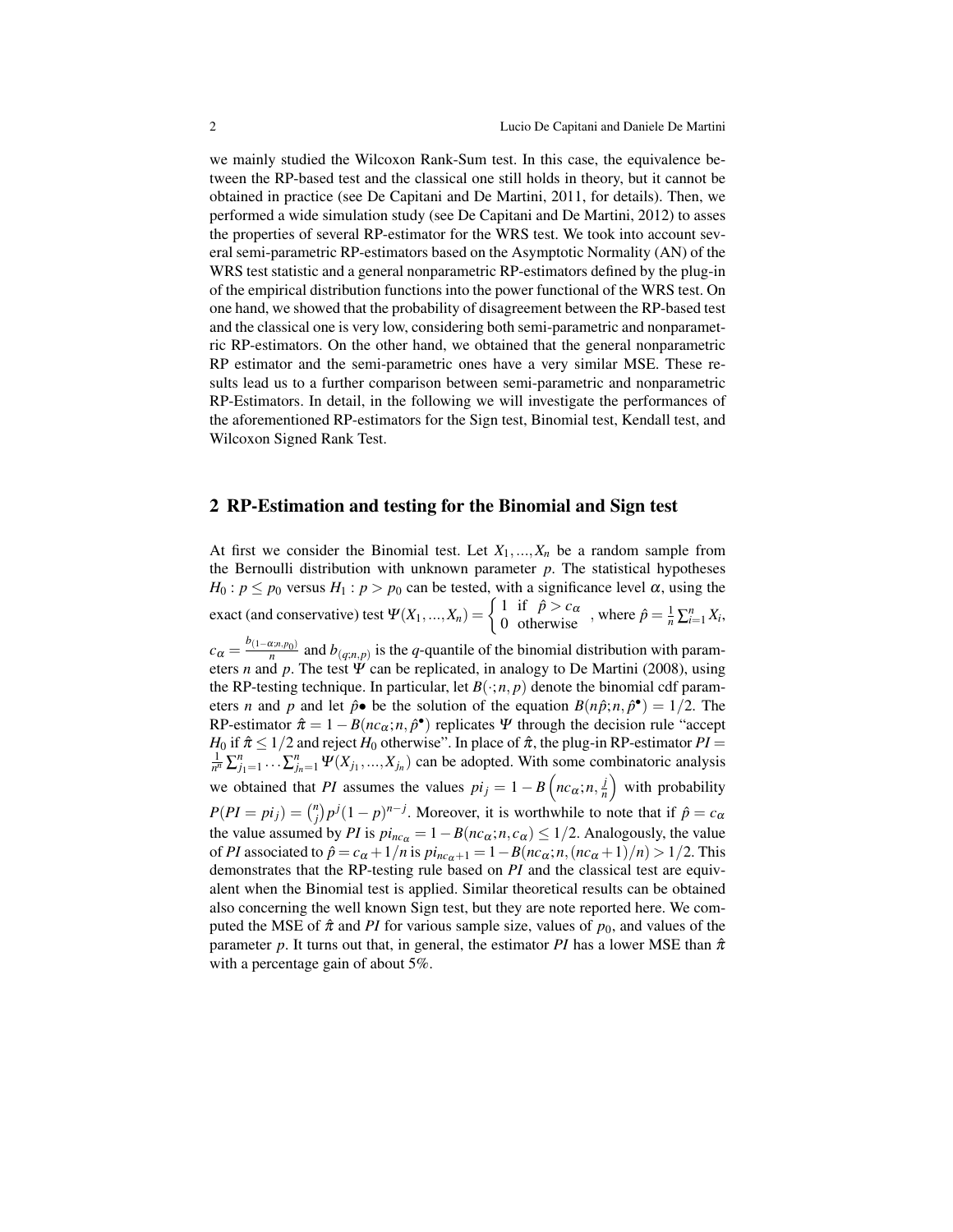#### 3 RP-Estimation and testing for the Wilcoxon Signed Rank test

Let  $X_1, \ldots, X_n$  be a random sample from an arbitrary, continuous, and symmetric cdf *F* whose median is  $\theta$ . In order to test  $H_0: \theta = 0$  versus  $H_1: \theta > 0$  it is possible to apply the Wilcoxon Signed Rank (WSR) test, which is based on the statistic  $W = \sum_{i=1}^{n} I_i R_i = # \{ positive(X_i + X_j)\}$  where  $R_i = rank(|X_i|)$  and  $I_i = 1$  if  $X_i > 0$ and 0 otherwise. The statistic *W* defines the exact and asymptotic tests

$$
\Psi(X_1,...,X_n) = \begin{cases} 1 & \text{if } W > w_\alpha \\ 0 & \text{otherwise} \end{cases} \quad \text{and} \quad \Psi'(X_1,...,X_n) = \begin{cases} 1 & \text{if } W > w'_\alpha \\ 0 & \text{otherwise} \end{cases}
$$

where  $w_\alpha$  denotes the  $(1-\alpha)$ -quantile of the exact null distribution of *W* and  $w'_\alpha =$  $\frac{n(n+1)}{4} + z_{1-\alpha}\sqrt{\frac{n(n+1)(2n+1)}{24}}$ . As for the WRS test, the exact test Ψ can not be replicated through RP-testing, but it can be well approximated by an RP-based test. In detail we consider the RP-estimators  $\hat{\pi} = 1 - \Phi \left[ z_{1-\alpha} + \left( \frac{n(n+1)}{4} - W \right) \sqrt{\frac{24}{n(n+1)(2n+1)}} \right]$ and  $PI = \frac{1}{n^n} \sum_{j_1=1}^n ... \sum_{j_n=1}^n \Psi'(X_{j_1},...,X_{j_n})$ . The estimator  $\hat{\pi}$  is based on the AN of *W* and is obtained applying an approximation procedure similar to those adopted in Noether (1987). It is worthwhile to note that  $\hat{\pi}$  replicates the asymptotic WSR test Ψ'. The derivation of the exact distribution of both the RP estimators defined above is not as easy as in the case of the Binomial test. Then, their properties are investigated by a simulation study of  $10^4$  replications fixing  $\alpha = 0.05$  and  $n = 15,30,60$ . For each sample size four different values of  $\theta$  are considered. The first is  $\theta = 0$ , the other three values give rise to tests of power approximately equal to 0.2, 0.5 and 0.8. We obtained that the MSE of  $\hat{\pi}$  is slightly lower than that of *PI* with an averaged percentage gain of about 7%. Moreover, we obtained that the test based on  $\hat{\pi}$  and the classical exact test  $\Psi$  lead to different decisions with an estimated probability of about 0.77%, which is, in fact, quite small. Similarly, the estimated probability of disagreement between Ψ and the RP-testing decision rule based on *PI* resulted nearly 1.48%.

#### 4 RP-Estimation and testing for the Kendall test of independence

Let  $(X_i, Y_i)$ ,  $i = 1, ..., n$ , be a random sample from a bivariate continuous distribution. To test the independence among *X* and *Y* against the alternative of positive association the Kendall test of independence can be adopted. The statistical hypotheses are:  $H_0: \tau = 0$  versus  $H_0: \tau > 0$ , where  $\tau$  is the Kendall rank correlation coefficient. The test statistics is  $K = \sum_{i=1}^{n-1} \sum_{j=i+1}^{n} (sign(X_i - X_j) \cdot sign(Y_i - Y_j))$  which defines, respectively, the exact and asymptotic tests

$$
\Psi(X_1, Y_1, \dots, X_n, Y_n) = \begin{cases} 1 & \text{if } K > k_\alpha \\ 0 & \text{otherwise} \end{cases} \text{ and } \Psi'(X_1, Y_1, \dots, X_n, Y_n) = \begin{cases} 1 & \text{if } K > k'_\alpha \\ 0 & \text{otherwise} \end{cases}
$$